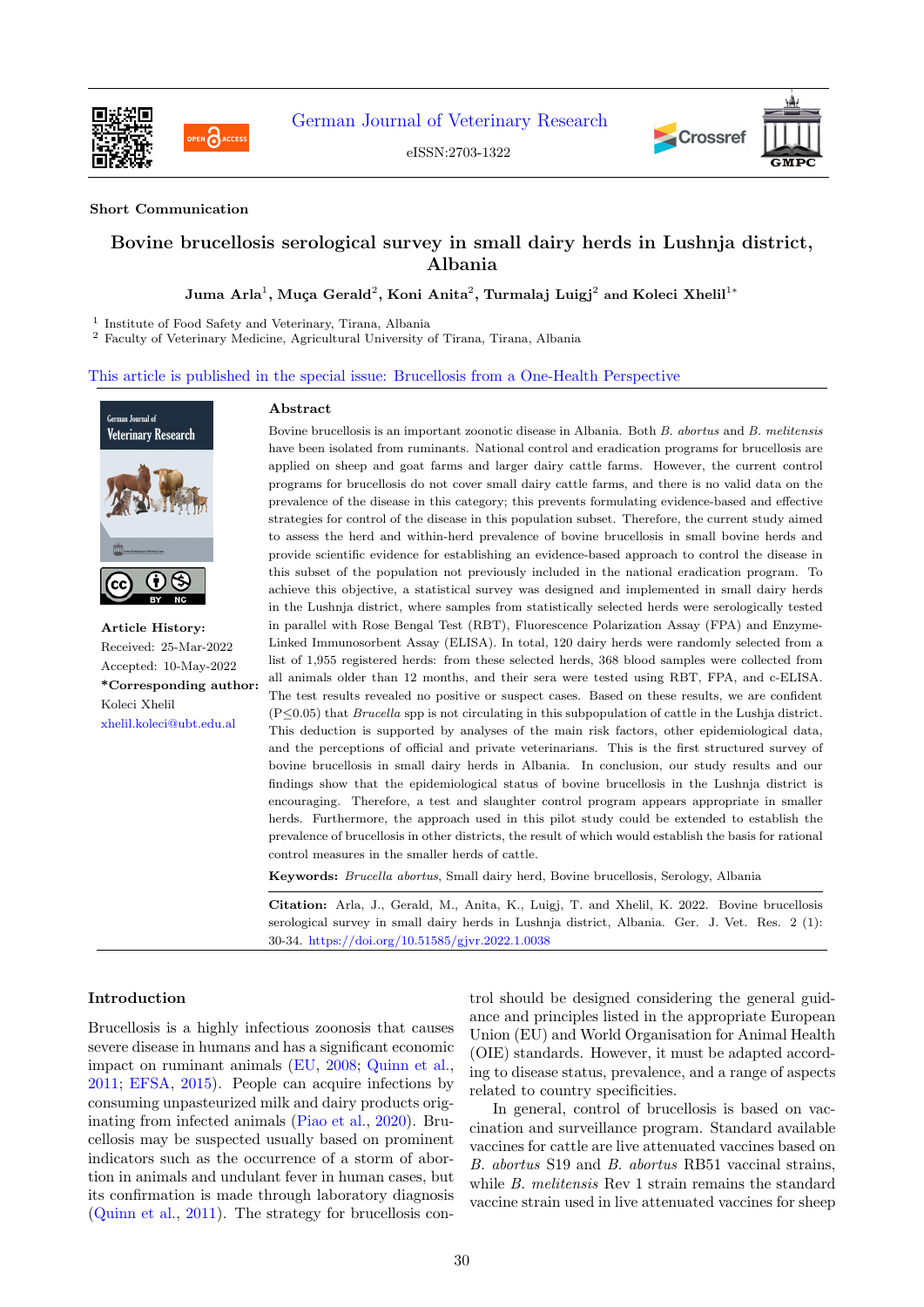and goats [\(EU,](#page-4-0) [2008;](#page-4-0) [Quinn et al.,](#page-4-1) [2011;](#page-4-1) [EFSA,](#page-4-2) [2015;](#page-4-2) [OIE,](#page-4-4) [2018\)](#page-4-4). In countries with low disease prevalence, a test and slaughter policy is reported as a rational strategy that aims to eradicate the disease [\(Wareth et al.,](#page-4-5) [2019\)](#page-4-5). The experiences showed that milk pasteurization and controlling the disease in susceptible animals could reduce human brucellosis risk. This makes brucellosis one of the good examples where one health approach can help to control disease in animals and prevent zoonotic risk [\(EU,](#page-4-0) [2008;](#page-4-0) [Quinn et al.,](#page-4-1) [2011;](#page-4-1) [EFSA,](#page-4-2) [2015;](#page-4-2) [OIE,](#page-4-4) [2018\)](#page-4-4).

In Albania, both B. abortus and B. melitenis are identified in ruminant animals [\(Bruce et al.,](#page-3-0) [2014;](#page-3-0) [PAZA Project,](#page-4-6) [2015;](#page-4-6) [Fero et al.,](#page-4-7) [2018;](#page-4-7) [Mersini et al.,](#page-4-8) [2019;](#page-4-8) [Fero et al.,](#page-4-9) [2020\)](#page-4-9). The national Bovine Brucellosis Control Program (BBCP) was initiated five years ago [\(PAZA Project,](#page-4-6) [2015,](#page-4-6) [2016;](#page-4-10) [Fero et al.,](#page-4-7) [2018\)](#page-4-7). The program started with screening all dairy cattle herds larger than 20 animals, while in subsequent years, the program expanded to the herds with >10 milking cows. The strategy was drafted and monitored by an EUfunded project and national experts. It was based on the use of the Milk Ring Test (MRT) to screen the herds, followed by individual retesting of all animals from the MRT positive herds with the Rose Bengal Test (RBT) and the Enzyme-Linked Immunosorbent Assay (ELISA) test. All individual animals from the MRT-positive herds which tested positive for RBT and ELISA were considered infected. Data analysis showed that the prevalence of bovine brucellosis is low in dairy cattle herds with >10 milking cows and high in the beef cattle herds [\(PAZA Project,](#page-4-6) [2015,](#page-4-6) [2016;](#page-4-10) [Fero et al.,](#page-4-9) [2020\)](#page-4-9).

The Bovine Brucellosis Control Programm (BBCP) foreseen that before expanding the program to smaller herds, a serological survey should be carried out to assess the herd prevalence and individual animal prevalence. Therefore, a serological survey was performed in the county of Fier focused on small dairy herds (3–9 milking cows) to assess both herds and within-herd prevalence of brucellosis in this bovine population.

# Materials and Methods

## Sample size

To provide statistically valid information, there were set following parameters: to maximize the tested animals we set a prior prevalence  $50\%$  (p =0.5), confidence  $95\%$  ( $z = 1.960$ ) and accepted error or precision  $(\pm 10\%; d = 0.1), q = 1-p (0.5)$ . The minimum number of small bovine herds to test to suffice these statistical parameters is 96 (Formula 1). The formula for correct calculation of sample size at farm level (minimal number of farms to be sampled):

$$
n = \frac{z^2 + p * q}{d^2} = \frac{1.96^2 (0.5 * 0.5)}{0.1^2} = 96
$$

#### Definition of the sampling frame

From a list of 1,955 herds, we randomly selected 120 herds with 3-9 animals per herd. All animals older than 12 months in the chosen herds were sampled on the spot. The selected 120 small dairy herds are in 52 villages out of 117 total villages of the Lushnja district, a part of the county of Fier. The average size of 120 selected herds is 3.1 animals per herd. In total, 368 cows were sampled at the farm by applying animal welfare precautions. From the coccygeal vein of each animal, approximately 9 ml of blood was collected in the plane tube test. The collected blood samples were left to clot for 30-60 minutes before submitting to the laboratory and left overnight at 4-80°C. Sera samples were harvested and kept at -20°C until they were tested. All serum samples were tested at the Infectious Disease Laboratory at the Faculty of Veterinary Medicine, Agricultural University of Tirana. All collected sera were tested in parallel.

#### Serological examination

All sera were first tested with the Rose Bengal Test (RBT), followed by Fluorescence Polarization Assay (FPA) and Enzyme-Linked Immunosorbent Assay (ELISA). The sample was considered positive when it gave a positive reaction to RBT and one or both other tests (FPA and ELISA) [\(OIE,](#page-4-4) [2018\)](#page-4-4).

The RBT was performed according to laboratory Standard Operating Procedures (SOP) based on the OIE manual. Briefly, the sera and antigen were left to reach room temperature before use. Then, equal volumes (30  $\mu$ L) of standardized *B. abortus* antigen and test serum were mixed thoroughly and rotated on a white plastic plate using a stick applicator for 4 minutes. Any appearance of agglutination was recorded as a positive sample, and according to the degree of agglutination, positive samples were classified as strong positive to weak positive samples, ranging from one  $(+)$  to four plusses  $(+++).$  The samples which do not show agglutination within 4 minutes were judged as negative (-).

ELISA from (IDEXX) was performed on a 96 well polystyrene plate precoated with purified *Brucella* abortus lipopolysaccharide (LPS) antigen. A multispecies horseradish peroxidase (HRP) was used, and a substrate solution was added after washing to eliminate excess conjugate. The coloration of the antigenantibody conjugate-peroxidase complex formation depended on the number of anti-Brucella antibodies that were present in the specimen tested. Thus, in the presence of antibodies, a blue solution appeared, which became yellow after adding the stop solution, while in the absence of antibodies, no coloration appeared. Both negative and positive controls were run in duplicate. The results of the ELISA tests were expressed as the value of the sample (S) divided by the value of the positive control serum (P) supplied in the IDEXX ELISA kit, as determined by measurement of the optical density (OD450) with a "TECAN" ELISA plate reader (Tecan Austria GmbH, Grödig, Austria).

$$
S/P\% = \frac{SampleA(450) + NC\overline{x}}{PC\overline{x} - NC\overline{x}} \times 100
$$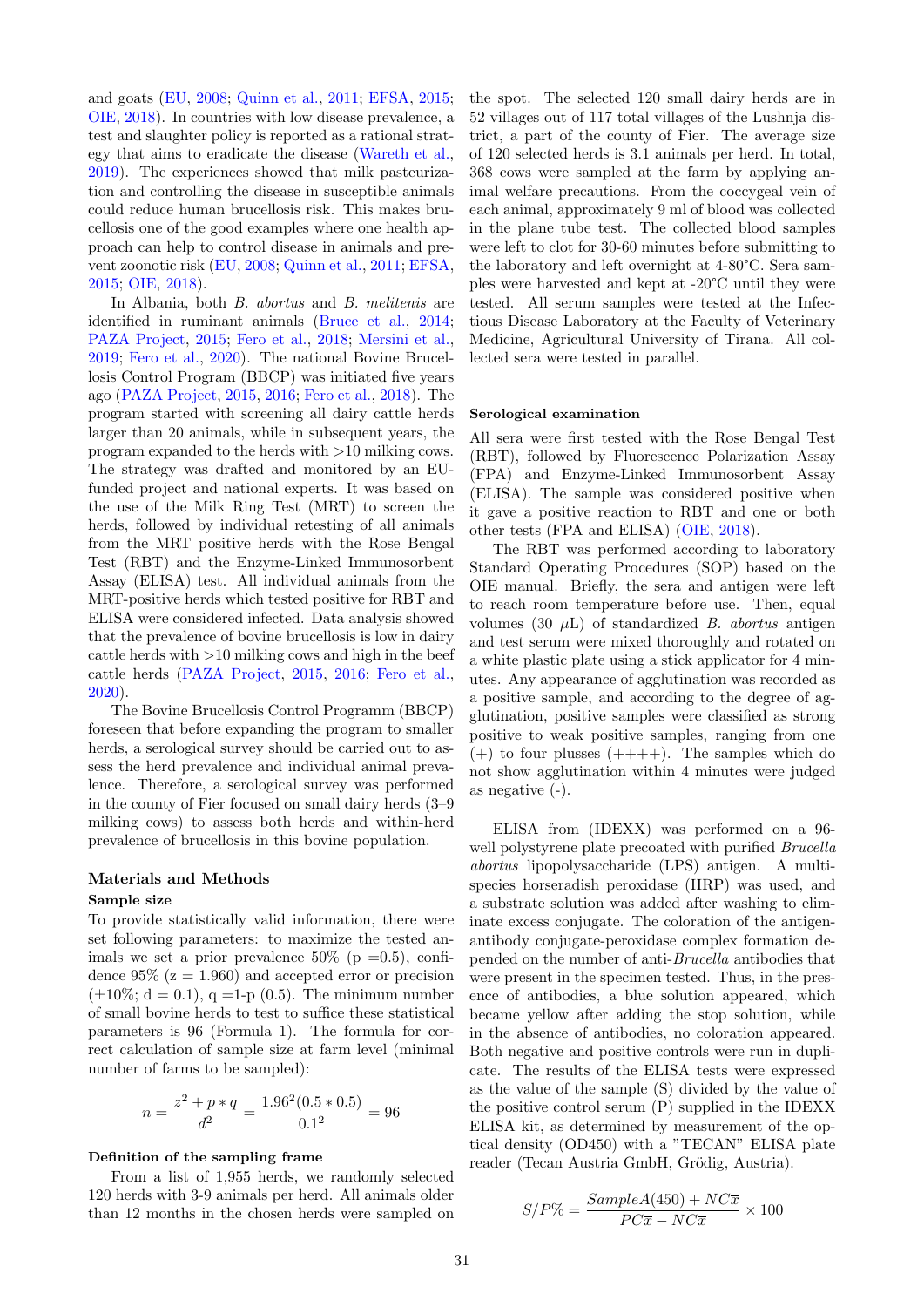<span id="page-2-0"></span>Table 1: Number of animals for each test and the health status.

| Tested method                             |     | Tested samples Animal health status |
|-------------------------------------------|-----|-------------------------------------|
| Rose Bengal Test (RBT)                    | 368 | Negative                            |
| Enzyme-Linked Immunosorbent Assay (ELISA) | 368 | Negative                            |
| Fluorescence Polarization Assay (FPA)     | 368 | Negative                            |

<span id="page-2-1"></span>

| Table 2: Probability of animals tested positive. |  |  |  |  |  |
|--------------------------------------------------|--|--|--|--|--|
|--------------------------------------------------|--|--|--|--|--|

|     | Tested herds Positive herds Overall herd prevalence $SE^1$ 95% CI (lower) 95% CI (higher) <sup>2</sup> |      |       |       |
|-----|--------------------------------------------------------------------------------------------------------|------|-------|-------|
| 120 | $0\%$                                                                                                  | 0.02 | $0\%$ | $4\%$ |

<sup>1</sup>SE: Standard error.

<sup>2</sup>CI: Confidence interval. In any case, the overall herd prevalence did not exceed the  $4\%$  level.

Where; Sample  $A(450) =$  Sample Optical Density,  $NC\bar{x}$  = mean value of negative control optical density, and  $PC\bar{x}$  = mean value of positive control optical density).

The criterion used for determining the status of animals tested was the S/P value: an S/P value  $\langle 110\%$ was considered negative. When the S/P value was 110–120, the results were considered inconclusive, and an S/P value greater than 120 was considered positive.

The FPA is a simple homogeneous assay and is very rapid. It was run according to the manufacturer's instructions (B. abortus antibody test B1001 KIT. Ellie Headquarters Milwaukee, U.S.A Patent No. 5,976,820; 1999). All samples and reagents were allowed to reach room temperature. The sample diluent was prepared by diluting it with distilled water at a 1:25 ratio. Briefly, the test procedure was performed in  $10\times75$  mm borosilicate glass test tubes for single tube FPA instrument glass tubes;  $20 \mu l$  of samples and controls in 1 ml of diluted sample diluent were pipetted. Negative controls were run in triplicate, while positive control and samples were run as single tests. After mixing, the samples were incubated (3-30 minutes) at room temperature, and a first (blank) reading was obtained using Sentry® Software 2.3.26.exe. Next, the tracer was added  $(10 \mu l)$  to all samples and controls. A second reading was taken after 2-5 minutes, and millipolarisation (mP) units were obtained.

The results of the FPA tests were expressed as delta mP  $(\Delta mP)$  values of the samples and were calculated as the difference between the mP value of the samples and the average of the negative controls mP values. Animals that produced a titer under 10 ∆mP were considered negative, animals that showed a titer between 10–20 ∆mP were considered doubtful (suspicious or suspect), and animals that produced a titer higher than 20 ∆mP were considered positive.

## Results and Discussion

In total, 368 animals from 120 farms were tested in parallel [\(Table 1\)](#page-2-0). The criteria to assess the herd status are based on positive results from the ELISA and/or FPA tests. In addition, the animal's health status was judged according to laboratory results. Although there was no identification of any positive animal in either test, there could be a limited probability of having any positive animals [\(Table 2\)](#page-2-1).

Regarding the biosecurity measures and animal health status, the dairy industry is believed to be well developed in the Lushnja District. However, studying the farm size structure shows that this sector is not as attractive as the potential is available. The farm size is smaller than assumed, and the total number of animals managed on farms, ranging from 1-2 animals, is 4758 animals, while in farms that own 3–9 milking cows, it is almost double, or 8476 animals, according to the national livestock and veterinary information system (RUDA system) [\(Table 3\)](#page-3-1).

During the sample collection, information regarding history of abortion, cases of human brucellosis, type of farm management, presence of other ruminant animals, presence of chicken hens on the farm, use of animal movement certificate for buying replacement animals, use of animal movement certificate for selling the animals, animal identification, physiological status, animal age, important diseases present in the farm, and availability of disinfection point were collected [\(Table 4\)](#page-3-2).

The current study is the first cross-sectional epidemiological study performed on this important cattle subpopulation. There was no detection of any positive animal in any test. However, the information provided by this study is helpful. We are more than 90% sure that this subpopulation is free of antibodies to B. abortus and or Brucella spp. infections. The main limitation of our study in terms of its applicability at the national level; however, it would be a case to suggest expanding the current BBCP used on farms larger than 10 milking cows to include farms with 3–9 milking cows and enforcing passive surveillance in the remaining subpopulation.

In this regard, monitoring abortion cases and human brucellosis will be critical for brucellosis control in general and particularly in this subpopulation. This approach is recommended to be utilized in larger geographical areas before expanding the active surveillance to the smaller farm subpopulations. In addition, for successful brucellosis control, we suggest undertaking and strengthening further measures, such as: continuously updating the national livestock and veterinary information system (RUDA system), improving animal identification, strengthening animal movement control, reporting, and investigating abortion cases, and implementing biosecurity measures.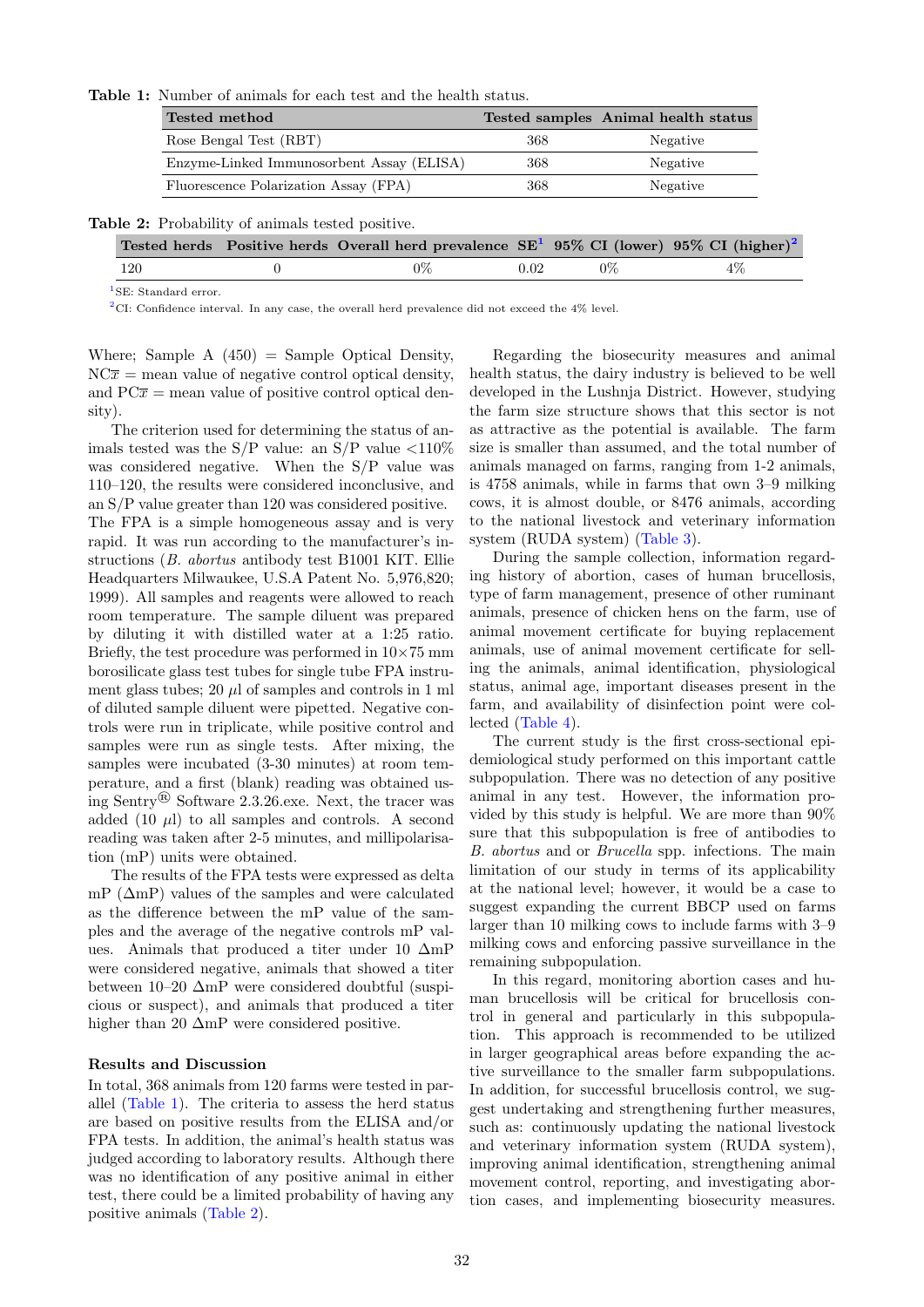| Farm size                       |       | Number of farms Number of animals |
|---------------------------------|-------|-----------------------------------|
| 1 milking cow                   | 1516  | 1516                              |
| 2 milking cows                  | 1621  | 3242                              |
| Subtotal farms 1-2 animals      | 3137  | 4758                              |
| 3 milking cows                  | 888   | 2664                              |
| 4 milking cows                  | 473   | 1892                              |
| 5 milking cows                  | 267   | 1335                              |
| 6 milking cows                  | 151   | 906                               |
| 7 milking cows                  | 100   | 700                               |
| 8 milking cows                  | 65    | 520                               |
| 9 milking cows                  | 51    | 459                               |
| Subtotal farms with 3-9 animals | 1,995 | 8,476                             |
| Total                           | 5,132 | 13,234                            |

<span id="page-3-1"></span>Table 3: The size and number of animals on the tested farms according to the national livestock and veterinary information system (RUDA system).

<span id="page-3-2"></span>

|  | <b>Table 4:</b> The summarized results of biosecurity and animal status. |  |  |  |  |  |
|--|--------------------------------------------------------------------------|--|--|--|--|--|
|--|--------------------------------------------------------------------------|--|--|--|--|--|

| <b>Biosecurity measures</b>    |                | Number Percentage (%) | Comments                                                           |
|--------------------------------|----------------|-----------------------|--------------------------------------------------------------------|
| Human cases                    | $\overline{2}$ |                       | There were samples from two additional farms that experienced      |
|                                |                |                       | human cases of brucellosis; however, no positive animals were de-  |
|                                |                |                       | tected. Therefore, those farms and 24 other additional farms are   |
|                                |                |                       | not included in the randomly selected farms.                       |
| Abortion                       | 13             | 10.8                  | In almost all abortion cases, brucellosis was excluded. However,   |
|                                |                |                       | there is not in place any abortion surveillance program.           |
| Presence of sheep on the farm  | 5              | 4.1                   | The sheep and goats were vaccinated against caprine and ovine      |
|                                |                |                       | brucellosis.                                                       |
| Presence of goats on the farm  | $\overline{7}$ | 5.8                   |                                                                    |
| Presence of the chickens       | 120            | 100                   | The farmers keep chickens and other animals in the same place.     |
| Buying replacement animal      | 11             | 9.1                   | The farmers buy animals from the local market without any spe-     |
|                                |                |                       | cial restrictions.                                                 |
| Selling replacement animals    | 25             | 20.8                  | The farmers sell the replacement animals to relatives or a known   |
|                                |                |                       | friend.                                                            |
| Providing animal certificates  | $\overline{2}$ | 1.6                   | In general, animal movement certificate issues are not used, but   |
| for replacement animals        |                |                       | recently it is strictly in force.                                  |
| Mean age of sampled animals    | 7.2            | $\overline{a}$        | There were 5 animals over 12 years old.                            |
| Foot rot disease               | 37             | 30.8                  | The animal houses are not suitable for comfortable conditions.     |
|                                |                |                       | There is a lack of foot rot disease control programs, and the in-  |
|                                |                |                       | door system is the risk for higher prevalence.                     |
| Mastitis                       | 41             | 34.2                  | There is a complete lack of a mastitis control program.            |
| Respiratory                    | 26             | 21.6                  | Mostly in calves, there is no vaccination program for respiratory  |
|                                |                |                       | diseases.                                                          |
| Gastrointestinal tract disease | 32             | 26.6                  | Mostly in calves.                                                  |
| Availability of disinfection   | $\overline{0}$ | $\overline{0}$        | There is an abius lack of biosecurity measures application includ- |
| point                          |                |                       | ing disinfection bath at entry farm points.                        |

## Article Information

Acknowledgments. The authors would like to thank field veterinarians Safigjen Sila, Zamir Rapi, Vladimir Hatija, and Kledis Çela, as well as farmers for their engagement and support. Funding. This work was supported in part by project no. Europe Aid/128304/C/SER/ AL, under EU contract number 2009/223Conflict of Interest. The authors have no conflict of interest to declare.

References

812. The funder had no role in study design, data collection, and analysis, decision to publish, or preparation of the manuscript.

<span id="page-3-0"></span>Bruce, M., Pema, Y., Koleci, X., Guitian, J., Poole, N., Rushton, J., 2014. Investigating strategies to reduce the risk of brucellosis: Opinions of Albanian sheep farmers, in: International Research Conference, 9–12 September, 2014, Federal Institute